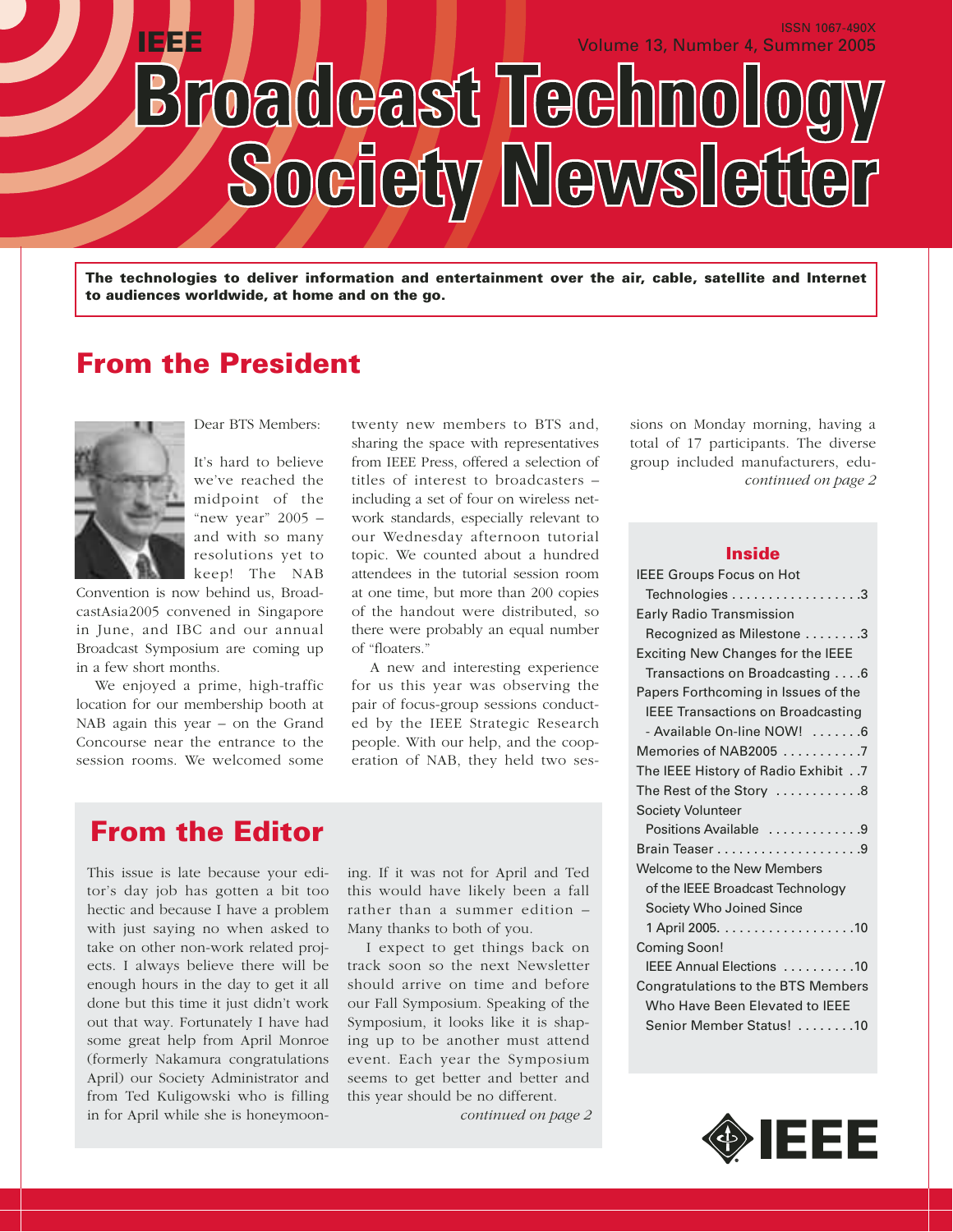### **From the Editor continued**

After putting on some really great programs in the past few years we are sad to report that David Layer has had to step down as chairman due the pressures of his job at the NAB. We all owe David a huge thank you for all that hard work and hope he is able to attend this year and just enjoy the Symposium for a change.

Although we are not happy about losing David, the Symposium will be in good hands as Guy Bouchard from the Canadian Broadcasting Corporation has agreed to take over as Symposium chair and is already busy putting this year's event together. The BTS and Guy are also fortunate that Ed Williams will once again be the Technical Program Chair. Keep tuned for more details and make plans to attend the Symposium at the Hotel Washington in Washington, DC October 12-14, 2005.

After several years of watching our membership decline due mainly to changes in the broadcast industry and our inability to adapt to those changes, the BTS will be launching some major new initiatives to reverse that trend. For more details read Tom Gurley's column and also look for more details in the next issue. The BTS AdCom has held two two-day strategic planning

#### **Newsletter Deadlines**

The BTS Newsletter welcomes contributions from every member. Please forward materials you would like included to the editor at wmeintel@computer.org. Here are our deadlines for upcoming issues:

#### **Issue Due Date**

Fall, 2005 July 20, 2005 Winter, 2005 October 20, 2005 Spring, 2006 January 20, 2006 Summer, 2006 April 20, 2006

meeting with more to follow and these initiatives are likely to be just the beginning of some major changes that will greatly improve and insure the survival of our Society. For more insight into what's going on read the articles THE REST OF THE STORY and IEEE GROUPS FOCUS ON HOT TECHNOLOGIES in this issue.

As always – let me hear from you comments, suggestions and criticism are all welcome and once again I encourage you to share your knowledge and experiences with our readers by taking the time to submit a brief article or even a long one if you have the time.

#### **Bill Meintel wmeintel@computer.org**

#### **From the President continued**

cators, editors, an IS manager, and post-production and operations people. This was part of the IEEE Membership Development Committee's initiative targeting technical professionals in the Broadcasting, Multimedia, and Entertainment segment. We've just received a report on their findings, and we'll pass the highlights on to you next time. Another set of focus groups is in the works for IBC.

Also at IBC, we will again be presenting a joint tutorial with our friends at SMPTE. This year's session, on Saturday, will deal with HDTV implementation issues, with international speakers relating their real-world experiences. Check our website for links to the program details. We hope to see many of you there – look for our stand in the Partnership Village.

BTS is involved in several other projects this year, too – many of them directed toward strategic planning, membership development, educational services, and broadening the range of our activities to keep pace with our changing industry. While these are less visible to our members right now, we'll be sharing the details as they unfold.

For example, this issue of the Newsletter includes an article about new technologies being addressed by the IEEE. BTS is part of the new group on "portable information devices" and will be co-sponsoring a conference with other societies next year. We are also proposing to hold our own, more industry-focused, conference on Mobile and Multimedia Broadcasting. This year's annual Broadcast Symposium will include a session on this topic, as a prelude to next year's events.

As always, we welcome your comments and ideas, and we earnestly solicit your active participation in BTS. Please let us know how we can serve you better.

**Tom Gurley President IEEE Broadcast Technology Society tgurley@ieee.org**

© 2005 IEEE. Information contained in this newsletter may be copied without permission provided that copies are not made or distributed for direct commercial advantage, and the title of the publication and its date appear.

IEEE Broadcast Technology Society Newsletter (ISSN 1067-490X) is published quarterly by the Broadcast Technology Society of the Institute of Electrical and Electronics Engineers, Inc. Headquarters address: 345 East 47th Street, New York, NY 10017-2394. Sent at a cost of \$1.00 per year to each member of the Broadcast Technology Society. Printed in USA. Periodicals postage paid at New York, NY and at additional mailing offices. Postmaster: Send address changes to: IEEE Broadcast Technology Society Newsletter, IEEE, 445 Hoes Lane, Piscataway, NJ 08855.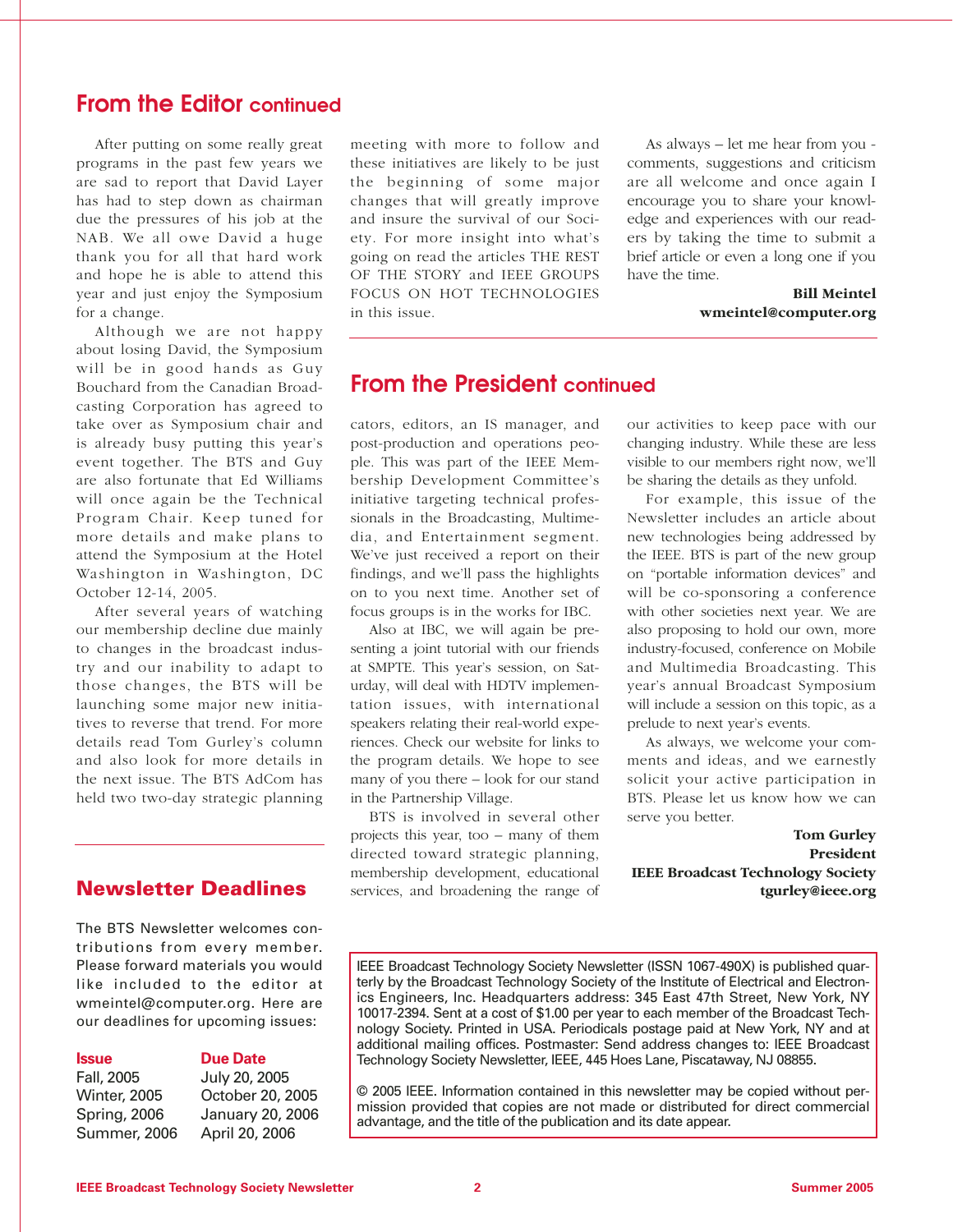## **IEEE Groups Focus on Hot Technologies**

BTS Playing an Active Role

Wanting to keep abreast of technologies that will be hot in the next few years, members have asked the IEEE to improve its coverage of so-called emerging technologies in its publications and conferences. But making such predictions is not so easy, which is why, in November of 2003, the IEEE Technical Activities Board (TAB) started an initiative called the IEEE Focus on Technologies.

"Emerging technologies often cut across the boundaries of many of the IEEE's societies' traditional fields," says Leah Jamieson, chair of the New Technologies Directions Committee (NTDC), also under TAB, which is responsible for carrying out the initiative. "One of the key goals of the Focus on Technologies initiative is to identify opportunities for collaboration, so that the IEEE can quickly build new communities and hold workshops and conferences on emerging areas."

One of the more difficult tasks was to pick which technologies to focus on. Starting with a list of 35 fields to consider, the committee narrowed it down to six: biotechnology and bioengineering, digital intellectual property, display technologies and information interaction, distributed intelligent networks and systems, future power and alternative energy technologies, and security for public and personal safety.

"These technologies were selected because of the importance they will have to the engineering profession in the future," Jamieson says. "They also represent great opportunities to build bridges between areas where IEEE has leading-edge expertise."

Some of the groups are further along than others. The display technologies group received approval in June 2004 to start a new publication and, this September, will launch the IEEE/Optical Society of America Journal of Display Technology. This publication will cover the theory, design, manufacturing, and reliability of information displays used in consumer and commercial electronics. Included are such devices as televisions, computers, projectors, and personal digital assistants.

BTS is one of seven IEEE societies co-sponsoring the Journal. The others are Lasers and Electro-Optics; Electron Devices; Components, Packaging, and Manufacturing Technology; Instrumentation and Measurement; Industry Applications; and Solid-State Circuits.

Members of the digital intellectual property group are considering the best methods for protecting intellectual property rights over digital information. Digital information includes not only software and computerized text but also audio (music and speech), video (still and moving pictures), and even shape (like the forms found in computer-aided design).

But the NTDC hasn't stopped with these six areas. The initiative calls for one or two new groups to be formed each year. After considering more than 80 fields, in February the committee picked two more: portable information devices and organic electronics. Portable information devices include cell phones and personal music players such as iPods. Organic electronics covers low-cost circuits that can be found, for example, in multicolor automobile stereo displays. Meanwhile, the IEEE Committee on Earth Observations is joining NTDC to form another new group focusing on global earth observation systems that are designed to link millions of national, regional, and international sources into a single network able to track environmental changes in oceans, land, the atmosphere, and ecosystems.

BTS is taking a leadership role in the portable information devices group, with a seat on its executive committee. The rapid convergence of broadcast, telecommunications, and consumer electronics technologies to deliver broadcast content to mobile platforms, such as cell phones, presents an opportunity for BTS to collaborate with other societies and to enhance its value and relevance to its members. The group is considering holding a workshop and starting a newsletter next year.

[Adapted from an article in The Institute, 17 May 2005, entitled "Groups Focus on Nine Hot Technologies," by Kathy Kowalenko.]

## **Early Radio Transmission Recognized as Milestone**

#### BY ERICA VONDERHEID

(Information about the celebration in St.Petersburg– by Dmitry Tkachenko)

It was in 1895 that Alexander Popov first demonstrated the same principle that irks so many of us today in restaurants and movie theaters: that a wireless device can detect an electromagnetic signal flowing through the air and ring a bell. In recognition of that experiment with wireless communication, which less than 100 years later brought us the cellphone, the IEEE Board of Directors named Popov's demonstration an IEEE Milestone in Electrical and Computer Engineering.

In Russia, Popov is regarded as the inventor of radio communication, though in the rest of the world, the Italian Gugliemo Marconi is generally recognized to have been the first to demonstrate the practical application of electromagnetic waves. Evidence shows that Popov was actually first, but he was required to sign a nondisclosure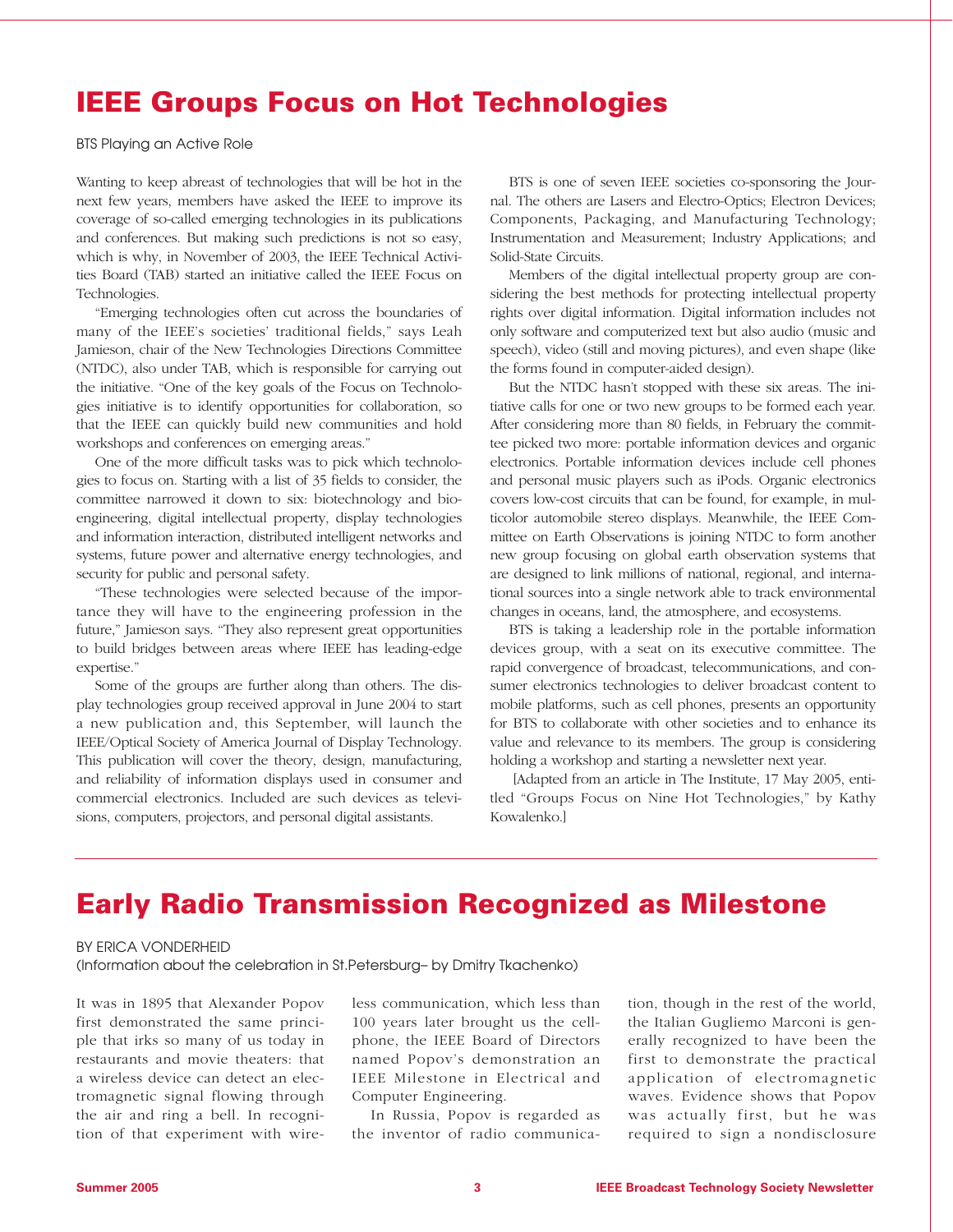

**Opening of IEEE Milestone Memorial Plaque in St.Petersburg State Electrotechnical University. From left to right – Vice-Rector of Electrotechnical University Valentin Afanasiev, IEEE President W. Cleon Anderson, Chairman of IEEE Russia Northwest Section Dmitry Puzankov and IEEE Region 8 Director Baldomir Zajc.**

statement because he taught at the Marine Engineering School, part of the Russian navy. In 1896, Marconi applied for a patent for his wireless work, which gained him the credit for the invention of radio.

In the year before Marconi's patent application, Popov had expanded on earlier work in electromagnetics done by Henry Hertz and Oliver Lodge. On 7 May 1895, Popov demonstrated a wireless receiver consisting of a metal "coherer"—a device that detects electromagnetic waves—an antenna, a relay, and a bell to signal the presence of these waves. Popov could send and then detect them up to 64 meters away. Although not initially intended as a means of transmitting information, Popov's device proved that radio communication was feasible.

Every year, Russians celebrate Popov's successful demonstration of wireless transmission on 7 May—socalled Radio Day, which was established in 1945. Radio workers get this day off from work.

Regarded as a national hero, Popov came from humble beginnings as the son of a priest in a mining village in the Ural Mountains. He attended seminary before studying engineering at the Univer-

sity of St. Petersburg. Upon graduation, he joined the Russian Navy's Torpedo School and later the Marine Engineering School as an instructor. In 1901, Popov was named director of the Electrotechnical Institute in St. Petersburg.

The IEEE Russia Northwest Section celebrated the anniversary of Popov's demonstration at the International Scientific Conference on the 110th Anniversary of Radio Invention, that was held 18—21 May in St. Petersburg. The conference examined the history of radio and electrotechnology, as well as new advances in telecommunications, electronics and electrical engineering.

Opening of the Memorial Plaque dedicated to the demonstration of radio transmission by Popov started the conference. The IEEE History Center issued this plaque according to the IEEE Milestone Program to indicate the recognition of Popov's demonstration as an IEEE Milestone. IEEE President W. Cleon Anderson opened the Plaque in St.Petersburg State Electrotechnical University (former Electrotechnical Institute) together with Chairman of IEEE Russia Northwest Section Dmitry Puzankov who is also the Rector of this University. The IEEE Plaque is provided with an additional plaque

containing the translation of the IEEE Plaque text into Russian. Both Plaques are installed near Popov's office, which is a Memorial Museum now demonstrating original equipment used by Popov for his first experiments with radio.

The plenary session of the conference and press conference were held in A.S. Popov Central Museum of Communications located in downtown St.Petersburg. This museum is supported by Russian Ministry of Communications and it contains a plenty of big halls with very interesting expositions of communications equipment starting from telegraph equipment of XIX century and up to modern mobile phones. The following sessions of the conference were held both in St.Petersburg Electrotechnical University and in St.Petersburg University of Telecommunications. The conference contained a History-Scientific Section examining the history of Radio and Communications, an Applied-Science Section concentrated on current trends in telecommunications and a number of technical sessions organized by St.Petersburg IEEE Chapters, such as Broadcast Technology/Communications/Consumer Electronics, Computers, Circuits and Systems, etc.

About 70 papers were delivered at the conference and more than 100 participants from different countries attended the conference. Much more people came to the opening ceremony and to some other events with free public access. At the weekend of May 21-22 the conference was followed by the Social Program with visiting of Popov's memorial places in Kronstadt (a former base of the Russian Navy located on an island near St.Petersburg), sightseeing tours of St.Petersburg and palaces of Russian tsars in St.Petersburg suburbs, visiting museums, theaters, etc. so that guests of St.Petersburg could obtain the general impression of the city where Alexander Popov made his first experiments of radio transmission.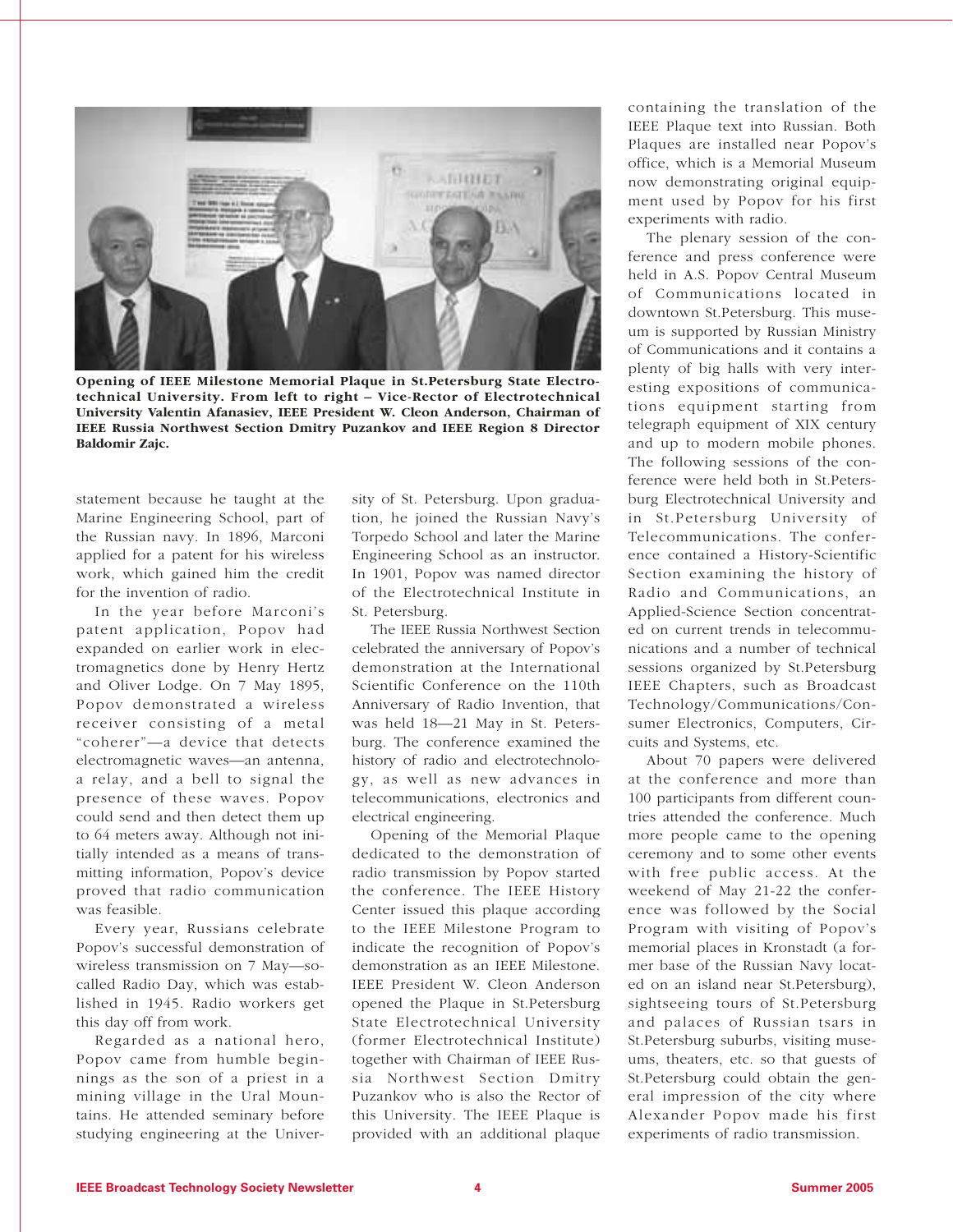## **MARK YOUR CALENDAR!**



The 55th Annual IEEE Broadcast Symposium

## to be held 12-14 October 2005 Hotel Washington - Washington D.C. USA

The 55<sup>th</sup> Annual Broadcast Symposium returns for another year at the Hotel Washington, in Washington, DC, USA.

This newly-renovated landmark venue is located directly across the street from the White House. Your visit will include the opportunity to visit downtown Washington DC, just a few steps away.



**Sessions** 

Mobile & Multimedia Broadcasting **Technical Regulatory Issues Audio Broadcasting DTV: System Performance & Measurements Satellite Broadcasting Distributed Transmission** 

**Registration** 

Registration information and program are at: http://www.ieee.org/bts

⊁IEEE

**IEEE Broadcast Technology Society** April Monroe, Senior Administrator 445 Hoes Lane Piscataway, NJ 08854 USA Ph: +1 732 562 3846 Email: a.nakamura@ieee.org

**IEEE 55th Annual IEEE Broadcast Symposium Chair** Guy Bouchard Canadian Broadcasting Corp.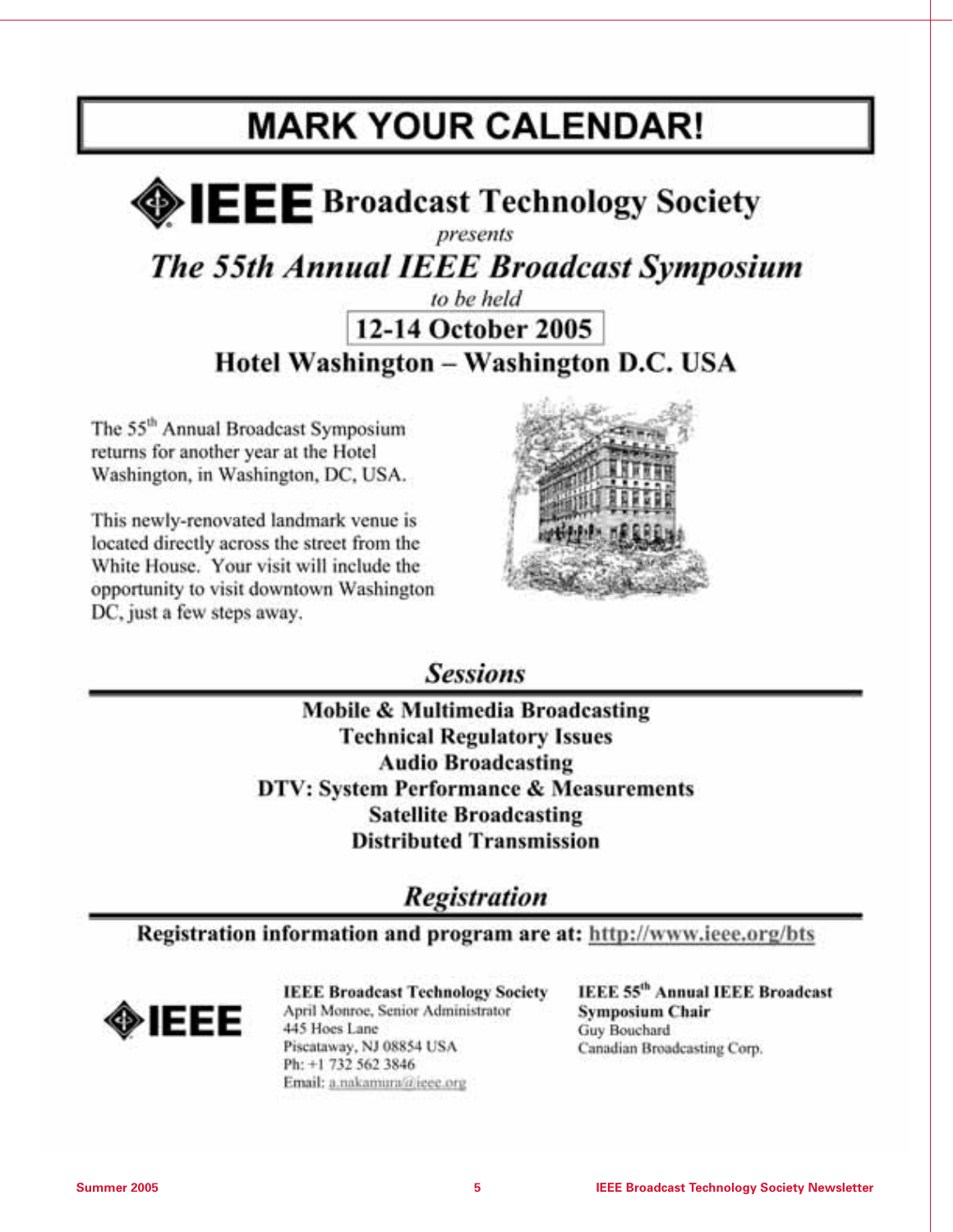## **Exciting New Changes for the IEEE Transactions on Broadcasting**

You may have noticed the new color scheme of the IEEE Transactions on Broadcasting, but this is the least of the changes the Transactions has undergone recently. The Transactions is now in the IEEE "Rapid Post" System. This means that manuscripts which are accepted for an upcoming issue of the Transactions are posted on IEEE Xplore well in advance of the actual print date! You can see new technical works earlier than ever!

Right now, twenty papers have been accepted for future publication and are available to read Online right now! Simply log into IEEE Xplore, (http://www.ieee.org/ieeexplore), navigate to the IEEE Transactions on Broadcasting, and click on the link "View Articles" next to "Forthcoming"

Along with the enhanced and rapid posting of papers, the BTS AdCom also voted to increase the page count of the Transactions. We expect to print over 550 pages of technical content in the coming year, all at no extra cost to Members. This increase in pages is enabled by the increased number of paper submissions we have received in recent years. We have been able to increase our rejection rate to ensure improving quality, while also increasing the number of pages that are printed!

Who handles all of these new papers? We extend a warm welcome to a group of dedicated volunteers, our newest Transactions Associate Editors: Georgios I. Papadimitriou, Aristotle University, Greece

Lap-Pui Chau, Nanyang Technical University, Singapore

Hsiao-Chun Wu, Louisiana State University, USA

Markus Kampmann, Ericsson, Germany Pablo Angueira Buceta, Bilbao Engineering College, Spain Jinyun Zhang (Woman), Mitsubishi Electric Research Labs, USA Ralph Brown, CableLabs, USA Seung Won Kim, ETRI, Korea Hui-Ling Lou (Woman), Marvell Semiconductor, USA Valentine Trainotti, Argentina

It is the work of the Editor, Associate Editors and Reviewers that makes the Transactions successful. Join this outstanding group of engineers and agree to review two papers this year. To volunteer contact: Kathy Colabaugh at: k.colabaugh@ieee.org or Dr. Yiyan Wu, Editor-in-Chief at yiyan.wu@crc.ca

## **Papers forthcoming in issues of the IEEE Transactions on Broadcasting – Available on-line NOW!**

To see these papers now, log onto IEEE Xplore, (http://www.ieee.org/ieeexplore), navigate to the IEEE Transactions on Broadcasting, and click on the link "View Articles" next to the word "Forthcoming"

**Identification of Co-Channel Transmitters in a DVB-T Network** 

Amor R. M. ; Masse D. ; Schafhuber D. **Joint Bandwidth Allocation for User-Required Picture Quality Ratio Among Multiple Video Sources** 

Kwon S. ; Rao K. R. ; Kwon O.-J. ; Kim T.-S.

#### **On Fading Margin in Ultrawideband Communications Over Multipath Channels**

Bastidas-Puga E. R. ; Ramirez-Mireles F. ; Munoz-Rodriguez D.

**ACE With Frame Interleaving Scheme to Reduce Peak-to-Average Power Ratio in OFDM Systems**  Yang Z. ; Fang H. ; Pan C.

**Design and Implementation of an End-to-End System for DTV Multicasting to Home Over Broadband IP Access Network** 

Luo C. ; Sun J. ; Xiong H. **A Simple Odd-Symmetric Filter for**

#### **Digital Broadcasting**

Bank M. ; Bank M. ; Haridim M. ; Gavan J.

**Subjective Assessment of the Quality-Oriented Adaptive Scheme**  Muntean G.-M. ; Perry P. ; Murphy L.

**Practical Channel Transition for Near-VOD Services** 

Chien W.-D. ; Yeh Y.-S. ; Wang J.-S. **Digital Signal Disturbed by Impulsive Noise** 

Bedicks, Jr. G. ; Dantas C. E. S. ; Sukys F. ; Yamada F. ; Raunheitte L. T. M. ; Akamine C.

**Low-Complexity Equalization for TDS-OFDM Systems Over Doubly Selective Channels** 

Fu J. ; Pan C.-Y. ; Yang Z.-X. ; Yang L. **A New Data Rotation Based CP Synchronization Scheme for OFDM Systems** 

Ko C. C. ; Mo R. ; Shi M **OFDMA Uplink Performance for Interactive Wireless Broadcasting** 

You Y.-H. ; Jeon W.-G. ; Wee J.-W. ; Kim S.-T. ; Hwang I. ; Song H.-K.

**Adaptive Hybrid Beamformer for Mobile Reception of ATSC DTV**  Ahn J. H. ; Lim C.-H. ; Han D. S. ;  $Oh H-S.$ 

**Objective Quality Monitoring Issues in Digital Broadcasting Networks**  Montard N. ; Bretillon P. **Joint Frame Synchronization and**

**Frequency Offset Estimationin OFDM Systems** 

Zhang Z. ; Long K. ; Zhao M. ; Liu Y. **An Improved ICI Reduction Method in OFDM Communication System**  Ryu H.-G. ; Li Y. ; Park J.-S.

**Timing Synchronization for ATSC DTV Receivers Using the Nyquist Sidebands** 

Xiong J. ; Sun J. ; Qin L. Generalized **Greedy Broadcasting for Efficient Media-on-Demand Transmissions** 

Nikolaus B. ; Ott J. ; Bormann C. ; Bormann U.

**A New ICI Matrices Estimation Scheme Using Hadamard Sequence for OFDM Systems** 

Wu H.-C. ; Wu Y.

**An Adaptive Differentiated Service Multicast Gateway** 

Huang C.-M. ; Yu Y.-T. ; Liau G.-S. **A Spectrally Efficient PMR System Utilizing Broadcast Service**  Sengul E. ; Koymen H. ; Ider Y. Z.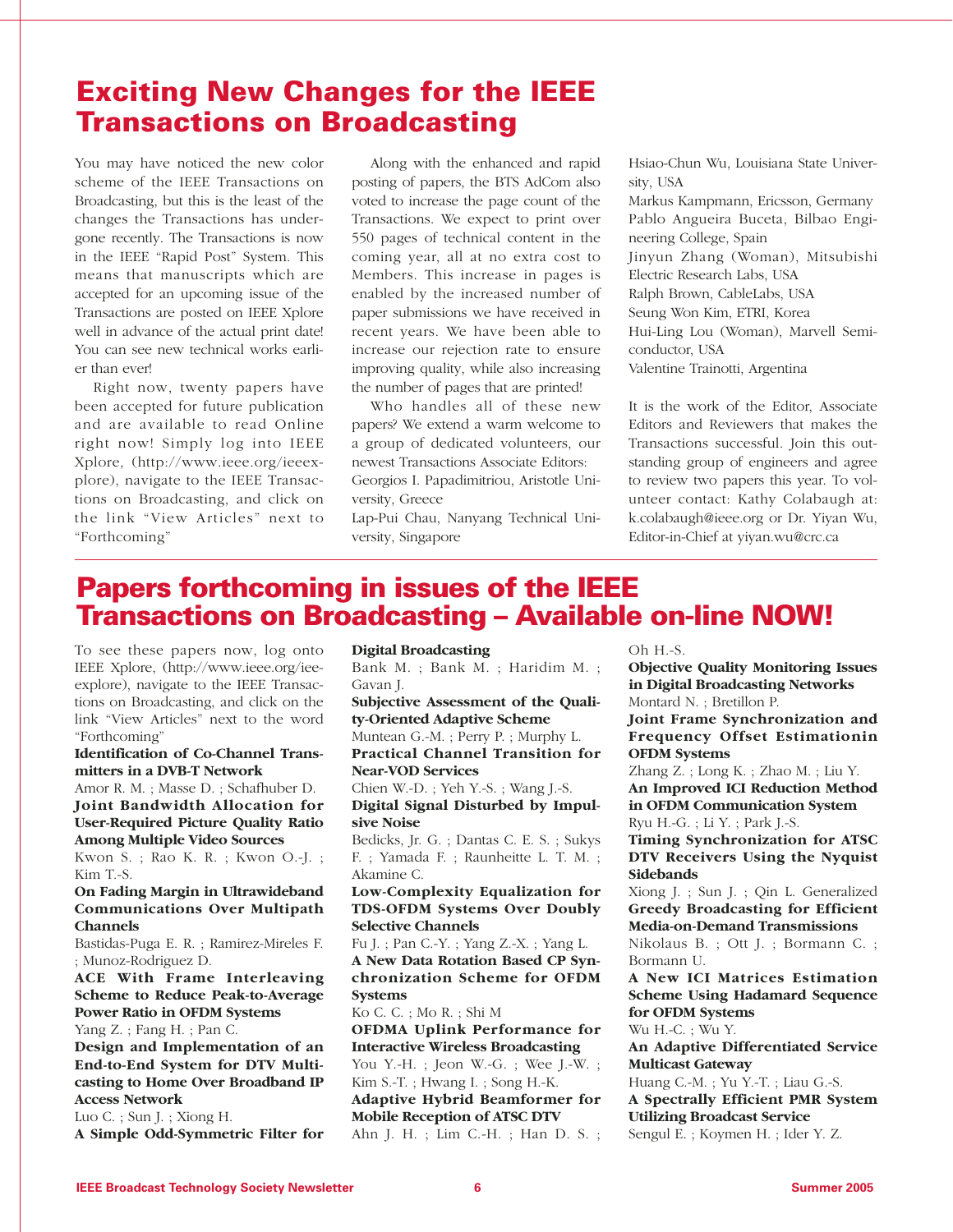## **Memories of NAB2005**

BTS had another successful year at the NAB2005 booth. Outstanding volunteer support and a wonderful gathering of old and new friends highlighted this year's NAB2005 gathering



**A gathering of BTS Presidents; Current President Tom Gurley meets for dinner with Past Presidents Bruce Hunter and Jerry Berman and their families. Also pictured is AdCom member Valentino Trainotti.** 



**Much missed booth veterans Jerry and Florence Berman returned this year.**



**The AdCom meeting was well attended.**

## **The IEEE History of Radio Exhibit**

Featured in the IEEE Operations Center, the exhibit, titled "History of Radio," traces the history of radio from the early 1900s to the 1950s. Dozens of radios and related items are on display. The radios were used for both entertainment and military use. Artifacts are courtesy of the New Jersey Antique Radio Club.

If you're interested in reading more about the history of electricity and engineering, try the IEEE virtual museum at: http://www.ieee-virtual-museum.org



**Made in 1939, the world's first consumer wireless remote control is the size of a volleyball.**



**The IEEE History of Radio Exhibit**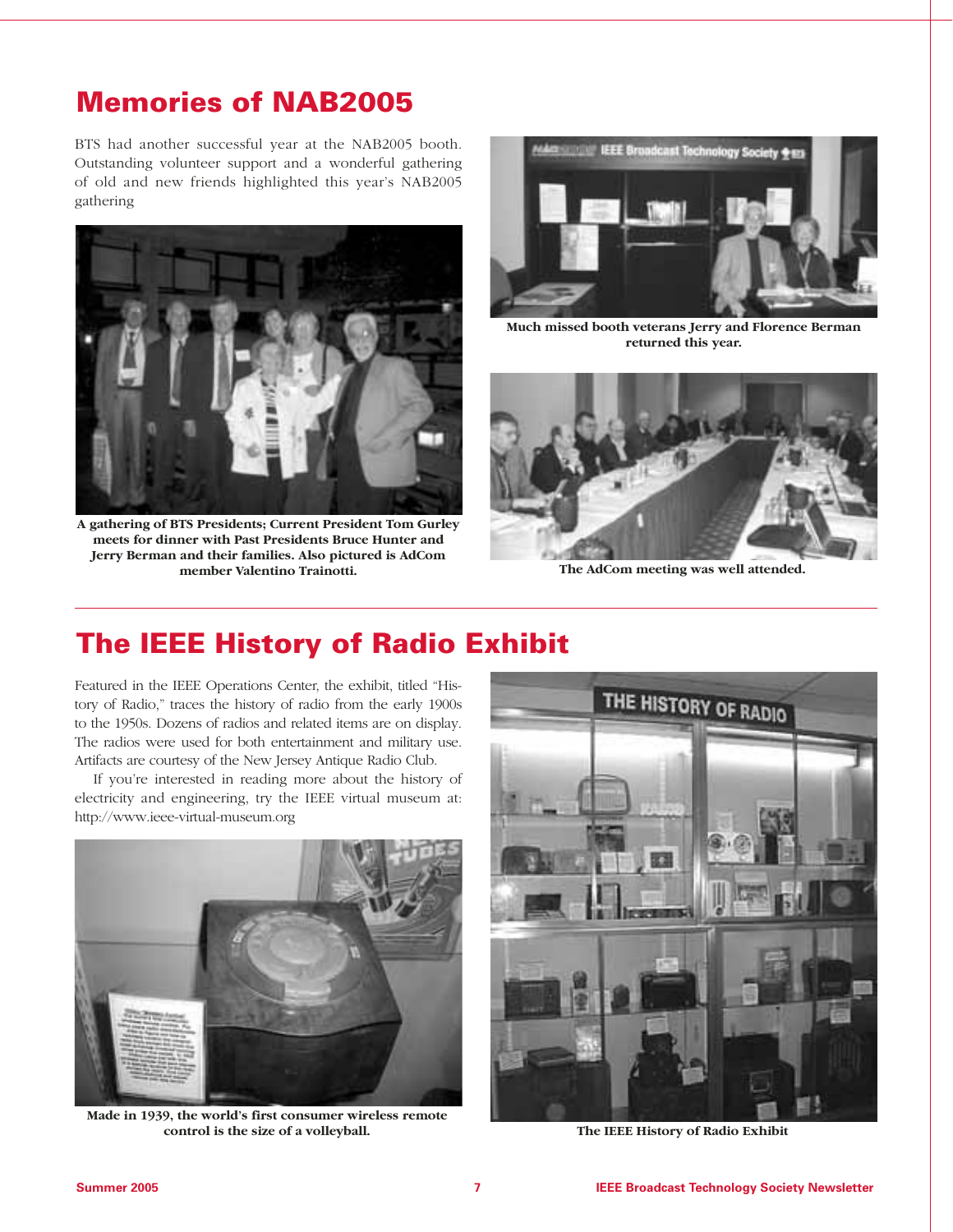## **THE REST OF THE STORY**

BTS Strategic Planning and Membership Development Activities

The Sidebar article in the Spring 2005 issue, which presented an Overview of BTS Strategic Planning and Membership Development Activities, was not printed in its entirety. The following is the rest of the story.

#### **Gleanings from IBC 2004**

Various speakers from around the world assessed the state of the industry and its direction from their perspective. They covered the three aspects of Content

- Creation
- Management (or Aggregation)
- Delivery (or Distribution)

Of these three, BTS has traditionally focused on delivery or distribution. However, in the opinion of several industry leaders who spoke at IBC:

#### **"Broadcasting is not about distribution any more."**

Several points were cited as evidence of this contention:

- Some broadcasters are spinning off, outsourcing delivery.
- Getting content into the consumer's box, by any means, is what it's all about.
- The consumer is in control.
	- "TIVO-zation" Consumer has all the content in the box, and can watch whatever, whenever he wants.
- Branding is not an issue.
	- Consumer doesn't care where the content comes from; doesn't watch "NBC" or "Channel 4" – watches "Friends"
- Broadcasting has undergone a sea change.
- The model of 20 years ago, or even

5 years ago, doesn't work any more. These points were bolstered by the comments of other industry leaders cited in the October 11, 2004, issue of Business Week (p158 et seq):

- "Great decoupling" between TV content and how it is delivered
- Content now being delivered via cell phones and the Internet
- Content providers becoming "platform neutral"

#### **Potential Impact on BTS**

In its strategic planning, BTS must consider that:

- If the mode of delivery doesn't matter, then we must embrace all of them.
- If distribution is becoming a commodity, then it is not a growth opportunity.
- If content creation and management are "what it's all about," then that's where the growth opportunity is.

# www.ibc.org the world of content creation · management · delivery... is evolving fast make sure you adapt and<br>develop by visiting IBC2005

IBC Aldwych House 81 Aldwych London WC2B 4EL United Kingdom Tel: +44 (0) 20 7611 7500 Fax: +44 (0) 20 7611 7530 Email: show@lbc.org

- to state-of-the-art factmology from 1.000 exhibitors.
- Notwork with more than 40,000 key players from Europe and 120 countrie
- Take part in the world's best opinion. forming conterence
- Take advantage of IBC's free visitor<br>attractions including the Training.<br>Displays and Content for Mobiles
- Be guided to hot topics and products by<br>experts in our free 'what caught my eye'

Exhibition 9 - 13 September Conference 8 - 12 September **RAI Amsterdam** 

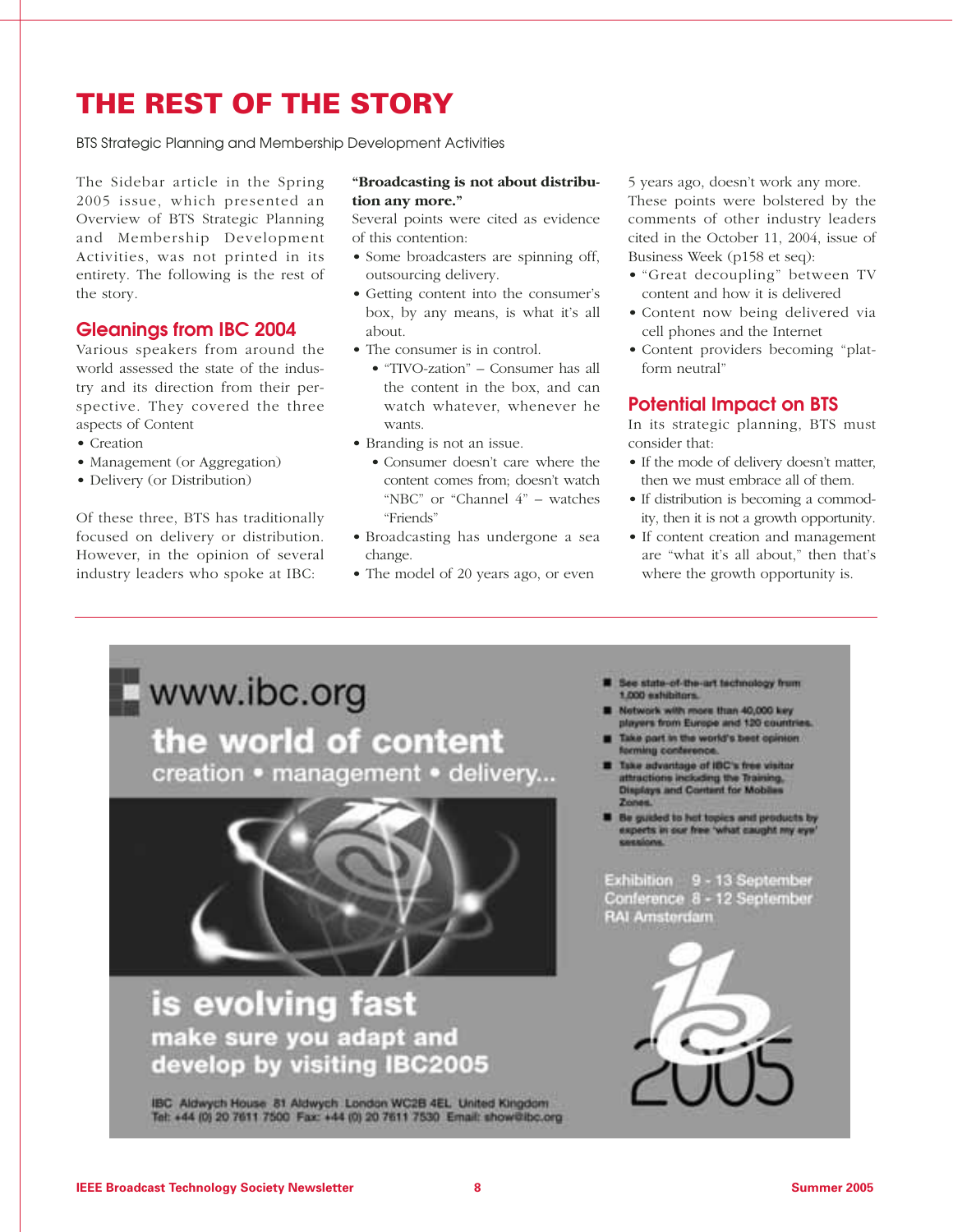## **Society Volunteer Positions Available**

The BTS AdCom is actively seeking volunteers to help with the exciting new initiatives and activities of the Society. Broadcasters in all areas are invited to participate in the running of the Society. Those who do participate are contributing to the advancement of broadcasting and giving back to the industry while at the same time, making valuable industry contacts.

As with many professional societies, it is often the case that a small group of people end up working on independent initiatives, and the BTS is no exception. Our advancement as a Society is limited by the people available to work on projects. From Standards, Transactions and Conferences, to associations with other organizations, the Broadcast Technology Society has the resources to grow, we just need the people to guide us!

Of particular interest is increasing involvement from members outside of the U.S. These Members have historically had some difficulty participating due to the logistics of working with the Washington DC -based AdCom. Thanks to the proliferation of the Internet and through the availability of teleconferencing, it is entirely possible for a motivated Society Member to become a contributing member of the Society AdCom with minimal travel time!

If you would like to participate and contribute to your Society's growth, contact Society Administrator, April Monroe at a.nakamura@ieee.org.

## **Brain Teaser**

#### **Answers to questions in the last issue**

- 1.) A man's sons are all blue-eyed except for two, all brown-eyed except for two, and all gray-eyed except for two. How many sons does he have? *He has 3 sons.*
- 2.) A house painter paints numbers on all of the houses in a new development starting with the number 1 and ending with 100. How many times does he paint the number 9 in the process? *20 times.*
- 3.) Where can you find a triangle with 3 right angles? *On the surface of a sphere.*

I had a few minutes this past weekend to reflect on the importance of keeping one's mind active and challenged. My weekend consisted of flying (as a private pilot) between Manassas, Virginia and Youngstown, Ohio in solid IFR (Instrument Flight Rules) weather conditions, spending some time with my 81 year old parents, and driving a sports car at a relatively high speed on a road course track in Indiana. All of the above items caused me to marvel at the human mind and what it is capable of doing for us. Flying and driving are learned skills and with a certain amount of regular practice we can usually maintain some level of proficiency. I threw mention of my 81 year old parents in there because I observed a couple who have managed to stay active both physically and mentally. Sometimes we do not have total control of physical activity capabilities but the mind can and should be exercised and challenged regularily. The folks have played bridge for 60 years. They work crossword puzzles and regularily participate in group discussions at their church and local clubs.

How often do we find ourselves complacent with our jobs and daily lives that we cease to challenge our minds. The brain works on a use it or loose it mode. Just as regular physical exercise is important to feeling good and having good health, mental exercise is equally important. If you haven't already, put that mind to work on something that is fun and interesting to you.

The Brain Teaser column is intended to try and stimulate some interest in showing some attention to the mind. If you have a favorite one to share, please forward it to me and I will include it in the newsletter.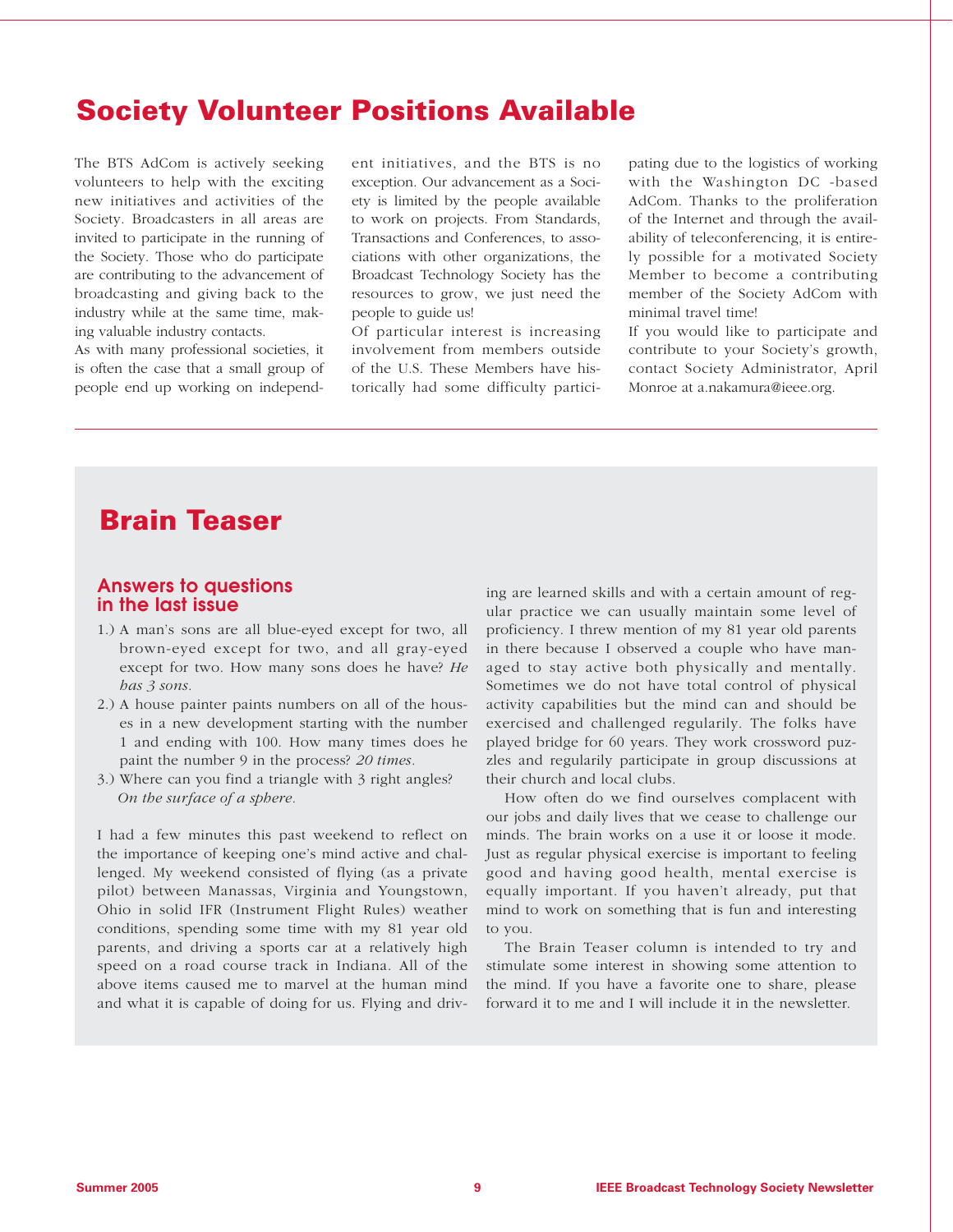## **Welcome to the New Members of the IEEE Broadcast Technology Society who joined since 1 April 2005.**

**Regions 1-6 USA** GERRY FIELD MARC NAGEL KENNETH SMITH RAJENDRA SINGH CHRISTIAN VANG FRANKLIN KENNEDY STEPHANA PINEL GUSTAVO FIGUEIREDO STEVEN SNYDER YUNUZ CAKMAK AARON CREASY BILL LAUMEISTER RICHARD GAGNON AARON WELLS JOSH ARENSBERG KENNETH MILNES KEVIN GAUKEL STEVEN SALARVAND

TEIINDER SINGH TIANBING TENG

#### **Region 7 Canada**

ALEXANDER LAU DAVID BACHAN

#### **Region 8 Europe, Middle East & Africa**

ALEXANDER PEREGUDOV AMEEN AL-HULAIMI FLIRON NICHULACHE FLORIN NICULACHE MESUD HADZIALIC MOHAMMED AL-QAWAEEN PATRICK AYIVOR RARES GARDUS STEPHAN HUNZIKER THOMAS PLIAKAS TUNDE AINA ULRICH SPARRER

#### **Region 9 Latin America**

CLARITZEL CERRUD EDER CERVANTES GALVAN IGNACIO RAMIREZ TOBIAS ROSANA ARRIECHE

#### **Region 10 Asia & Pacific**

BAMBANG SAMAJUDIN BYEUNGWOO JEON CHUN GUO HUANG SHIH ISHITA SEN KANDASAMY GUNASEKARAN KUMAR PAUL SAI PRASANNA GURU SUBRAMANIAM YESUDAS ACHARY YONG-TAE LEE SAI PRASANNA GURU SUBRAMANIAM YESUDAS ACHARY YONG-TAE LEE

## **Coming Soon! IEEE Annual Elections**

The IEEE Annual Elections will be held 1 September 2005, - 1 November 2005. BTS Members in good standing are permitted to vote in the general election and for a Division director. There are three candidates for IEEE President-elect and two candidates for Division IV Director-elect.

IEEE President-elect is an official IEEE position which lasts one year. At the end of that year, the Presidentelect becomes IEEE President, so the person who is elected this year will be IEEE President in 2007.

The Division Director is a Society's representative on the IEEE Board of Directors. Each Division director represents one or more Societies. BTS is a member of Division IV, called "Electromagnetics and Radiation". Division IV consists of the IEEE: Antennas and Propagation Society, Broadcast Technology Society, Consumer Electronics Society, Electromagnetic Compatibility Society, Magnetics Society, Microwave Theory and Techniques Society, Nuclear and Plasma Sciences Society, & Superconductivity Council.

More information is available from the IEEE homepage (www.ieee.org), click on the link "IEEE Annual Elections"

## **Congratulations to the BTS Members who have been elevated to IEEE Senior Member Status!**

MARK G. FELIG RALPH L. HOGAN KAZUO IMAI WAYNE E. BRETL RALPH H. JUSTUS EDMUND A. WILLIAMS HSIAO-CHUN WU

IEEE Senior Members are honored members of the IEEE organization. Consider joining the ranks of Senior Members. IEEE Bylaw I-105.3 sets forth the criteria for elevation to Senior Member Grade, as follows:

"… a candidate shall be an engineer, scientist, educator, technical executive or originator in IEEE-designated fields. The candidate shall have been in professional practice for at least ten years and shall have shown significant performance over a period of at least five of those years."

When you become a Senior Member, you will receive a bronze and wood plaque, a letter to your employer (upon request), \$25 towards a new Society Membership, the recognition of your peers, and the opportunity to become an executive IEEE volunteer. Visit http://www.ieee.org/seniormember for more information.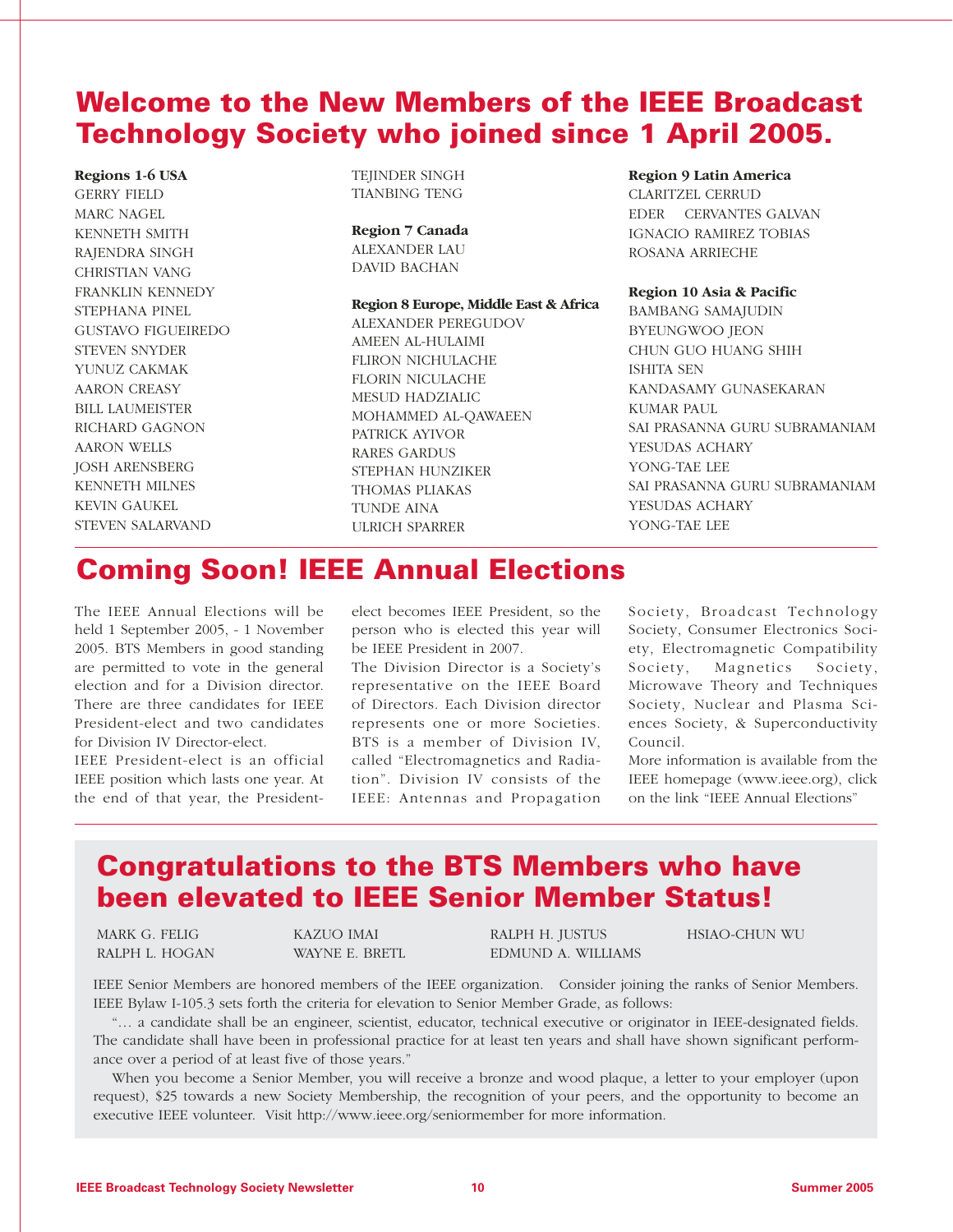## **IEEE Broadcast Technology Society Organization**

#### Society Officers

President: Thomas M. Gurley Vice-President: Dr. Charles W. Einolf Jr. Treasurer:E. Lanny Nass Secretary: Thomas Silliman Senior Past President: E. Bruce Hunter Junior Past President: Garrison C. Cavell

**IEEE Broadcast Technology Society Administrative Committee** 

Administrative Committee Members-at-Large (elected by membership for 3 year term)

Theodore J. Kuligowski

Newsletter Editor

William Meintel

Parliamentarian

**Publications Chair** Dr. Charles W. Einolf Jr.

Technology (SSID)

Richard Biby

Standards William T. Hayes

Society on Social Implications of

Open

2001-2005 Walter Ciciora **Stephen Dukes** Sid Shumate **Thomas Silliman** Valentin Trainotti 2004-2006 Robert Baker **Greg Best** Guy Bouchard William T. Haves Eric Wandel

2005-2007 Dave Bancroft Richard Friedel Seung Won Kim William Meintel Dmitry A. Tkachenko

Strategic Planning

Eric R. Wandel P.E.

Technical Activities

Gerald Berman

Editor-in-Chief

Yearbook Editor

Kerry Cozad

Yiyan Wu

Edmund A. Williams

Training Institute (USTTI)

United States Telecommunications.

IEEE Transactions on Broadcasting

#### **Standing Committees and Representatives** Committee on Communications and PACE

**Advanced Television Systems** Committee (ATSC) Yiyan Wu

Awards, Nomination and Publicity Sid Shumate

Broadcast Symposium Chair Guy Bouchard

BroadcastAsia Representative Yiyan Wu

Committee on Man and Radiation (COMAR) Jules Cohen

Baker, Robert 13 Dillon Rd Harrison, ME USA 04040 tel: 207 583 2657 rbaker@exh4rf.com

Bancroft, David Old Boundary House The Warren Caversham, UK Reading, RG4 7\* dave, bancroft@thomson.net

Berman, Gerald A. 11430 Strand Dr. Apt. #4 North Bethesda, MD 20852 tel: 301 881 3224 g.a.berman@worldnet.att.net

Best, Greg Greg Best Consulting, Inc. 9223 N. Manning Ave. Kansas City, MO 64157 tel: 816792 2913 gbconsulting@kc.rr.com

**Bennett**, Michael Modulus Video Inc. 895 Steward Dr. Sunnyvale, CA 94085 tel: 44 (0) 1635 44120 mikebennett@supanet.com

Biby, Richard, P.E. 1404 Crowell Road Vienna, VA. 22182 Tel: 703 759 9181 hiby@iece.org

Bouchard, Guy **CBC Radio** 1400 Boul. Rene-Levesque E. Montreal, Canada H21. 2M2 tel: 514 597 3863 fax: 514 597 3838 pay\_bouchard@radio-canada.ca

Richard Biby Education Open Historian E. Noel Luddy **IBC** Representative Michael Bennett William T. Hayes

Information Policy (CCIP)

Membership and Chapter Development Open

Cavell, Garrison

7839 Ashton Ave.

tel: 703 392 9090

Ciciora, Walter S.

45 Hulls Farm Rd.

tel: 203 259 5183

waltúrciciora.com

Consulting Engineer

Arlington, VA 22201

tel: 703 351 5033

Cozad, Kerry

P.O. Box 949

22 Tower Rd.

jeohen@denny.com

Raymond, ME 04071

kerry.cozadsedielectric.com

Federal Communications

Washington, DC 20554

Susan.Crawford@fcc.gov

Camano Island, WA 98282

stephendukes@iece.org

3007 Argentina Place

Mitchellville, MD 20716

tel: 207 655 8133

Crawford, Susan

Commission (FCC)

445 12th Street SW

Dukes, Stephen D. Imaginary Universes, LLC

206 Amanda Lane

tel: 360 387 8667

**Einolf, Charles** 

c.einolfacieee.org

tel: 202 418 2754

2111 Wilson Blvd., Suite 600

**Cohen**, Jules

Southport, CT 06490

geavell@cmdconsulting.com

Freidel, Richard FOX Broadcasting 10201 W. Pico Blvd **Bldg.** 101 Los Angeles, CA 90064 tel: 310 369 6655 richardfr@fox.com

> Rocky Mount, NC 27804 tgurley@iece.org

Hayes, William T. Jowa Public Television 6450 Corporate Dr. Johnston, IA 50131 tel: 515 242 3116 hayes@iptv.org

Hunter, E. Bruce 255 Rose Avenue Mill Valley, CA 94941 tel:415(384-040) e.b.hunter@icee.org

Kim, Seung Won Kook Wha Dong Sung Apt 105-202 Seo-Gu Sam Cheon Dong Taejon, Korea 302-782 swkimm@etri.re.kr

Kuligowski, Theodore J. t.kuligowski@ieee.org

Layer, David H. National Association of Broadcasters (NAB) 1771 N. Street NW Washington, DC 20036 tel: 202 429 5339 dlayer@nab.org

Luddy, E. Noel 11121 Hurdle Hill Dr. Potamic, MD 20854 tel: 101 200 2270 luddyen@aol.com

Meintel, William TechWare, Inc. Suite 206 14101 Parke Long Ct. Chantilly, VA 20151 tel: 703 222 5842 writeintelsecomputer.org

Nass, E. Lanny Viacom Inc. Suite 725, 2000 K Street, NW Washington, DC 20006 tel: 202-457-4602 elnass@cbs.com

Shumate, Sidney **BIA Financial Network** 15120 Enterprise Ct. Ste 100 Chantilly, VA 20151 tel: (703) 802 2964

Silliman, Thomas Electronics Research, Inc. 7777 Gardner Rd. Chandler, IN 47610 tel: 812 925 6000 tomalertine.com

#### Tkachenko, Dmitry

St.Petersburg State Polytechnic Polytechnicheskaya 29 St.Petersburg, Russia 195251 tel: +7 812 554 2982 dtkachářmail.wplus.net.

Trainotti, Valentin Bernando de Irigoyes 650 2° 10 1072 Buenos Aires, Argentina tel & fax (5411) 4334 3529 vtrainottisitieee.org

Wandel, Eric R., P.E. Research Associates of Syracuse 7444 Timber View Drive Newburgh, IN 47630  $(812)$  490-7947 ewandel@ras.com

Williams, Edmund A. ed.williams@ieee.org

Wu, Yiyan Communications Research Ctr. 3701 Carling Ave., P.O. Box 11490 Station H, Ottawa, Ontario Canada K2H 8S2 tel: 613 998 2870

IEEE, Technical Activities 445 Hoes Ln. Piscataway, NJ 08854

vivan.wuatere.ca.

Society Administrator April Nakamura tel: 732 563 3846 a.nakamarasitieee.org

Publications Administrator Kathy Colabaugh tel: 732 562 3905 k.colabaughütiece.org

Cavell, Mertz & Davis Manassas, VA 20109

> Gurley, Thomas M. 229 Old Colony Way